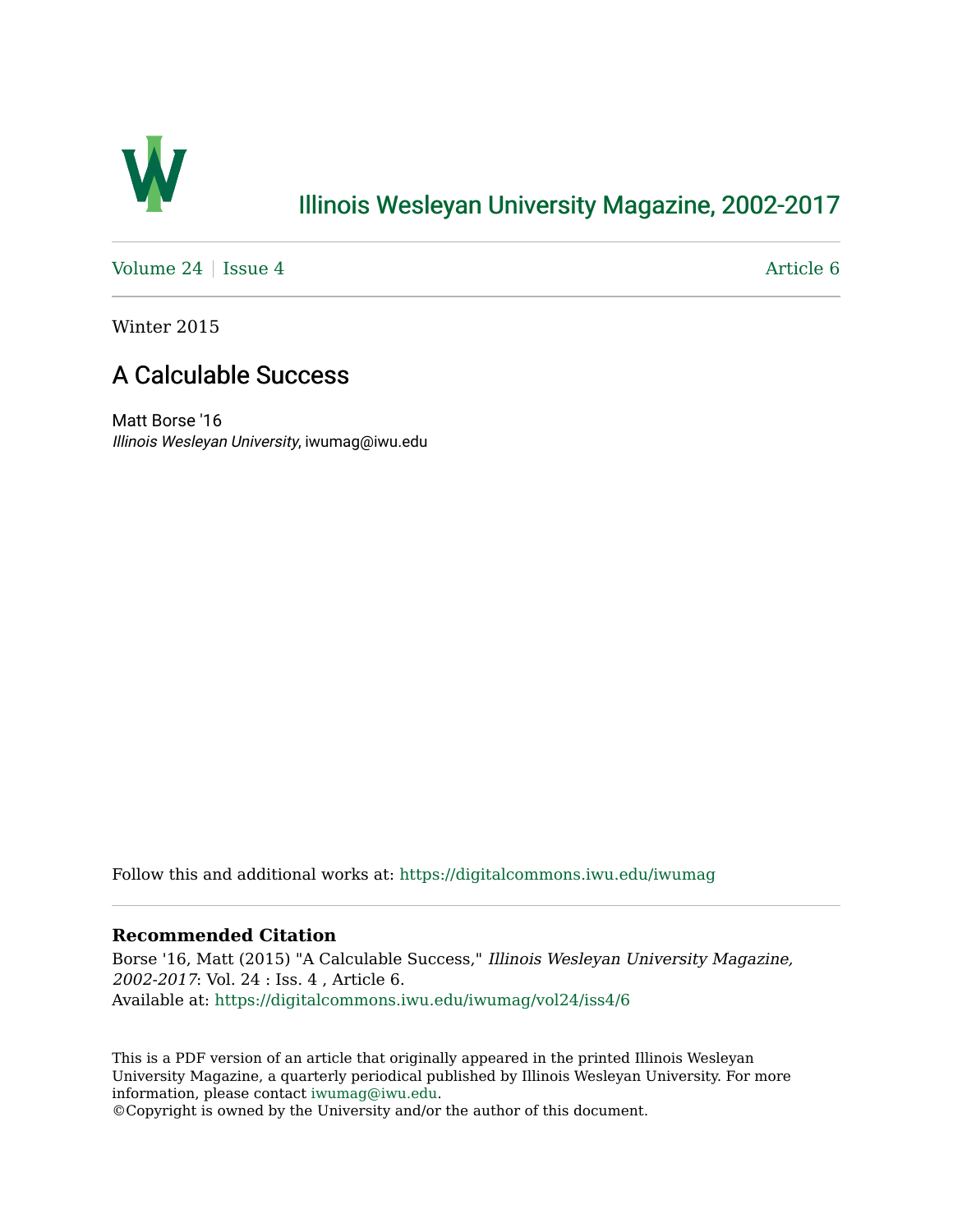# A Calculable Success

### Shin Sawada brings the power of an ancient tool to children in the surrounding community.

### **Story by MATT BORSE '16**

Shinnosuke (Shin) Sawada gingerly flips the clasps of a thin wooden box and unfolds a floral-print cloth, uncovering a rectangular object that he places on the table in front of him. Possessing a delicate beauty that belies its usefulness, the abacus has been used for thousands of years in his native Japan and elsewhere throughout the world to perform quick mental calculations — helping people from merchants to students in their daily lives.

Counting and moving the beads on the abacus' wooden frame helps children develop a visual and tactile relationship with numbers and early math concepts — and is also simply fun to use. Yet the tool has never caught on in the United States. Sawada is aiming to change that practice.

An exchange student from Toyko's Keio University, Sawada was perplexed by Americans' lack of interest in the abacus. The Japanese version, called a soroban, has been used since the 14th century and is still taught in primary schools as an aid to faster mental calculation. Japanese students who have mastered the soroban can solve problems faster than by using a calculator.

Sawada demonstrates the abacus' power when posed a series of math problems, such as 7,263 divided by 415. Three seconds later, he declares "17.501," with an air of such certainty that a fact check via a calculator hardly seems necessary. His fingers move over the abacus so quickly it's difficult to imagine that a calculation is taking place in his mind.



Shinnosuke (Shin) Sawada

When questioned if his prodigious math ability is a natural or learned trait, Sawada hesitates. "A little bit between the both," he answers with humility, although he demurely adds that he was the National Abacus Champion in Japan at age 12.

Sawada was first attracted to Illinois Wesleyan because of its many opportunities to forge community projects. In his first semester, he enrolled in IWU's Action Research Center's fall seminar, which focuses on bettering the Bloomington–Normal community through innovative, student-led projects.

With the idea of using the abacus for his own project, Sawada began by teaching fellow IWU students how to use the tool. Tia Patsavas '16, one of his seminar classmates, points out that even though she had never used an abacus, Sawada made it easy for her to grasp. The experience encouraged Sawada to take the leap to teaching children in the community.